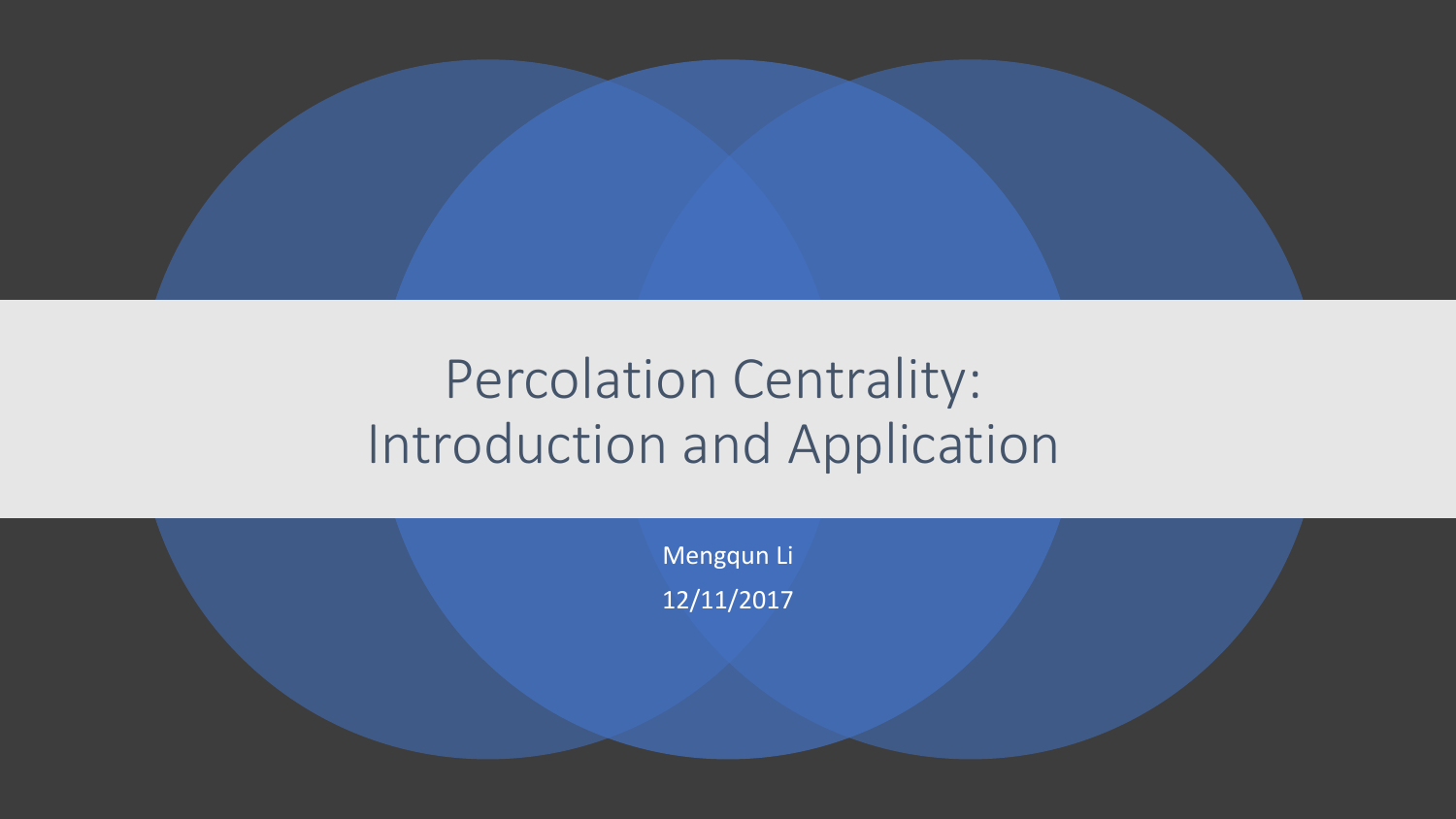# **Outline**

- Motivation
- Introduction on Percolation
- Review on Centrality measure
- Percolation centrality
- Simple example
- Application on Minnesota road network
- Conclusion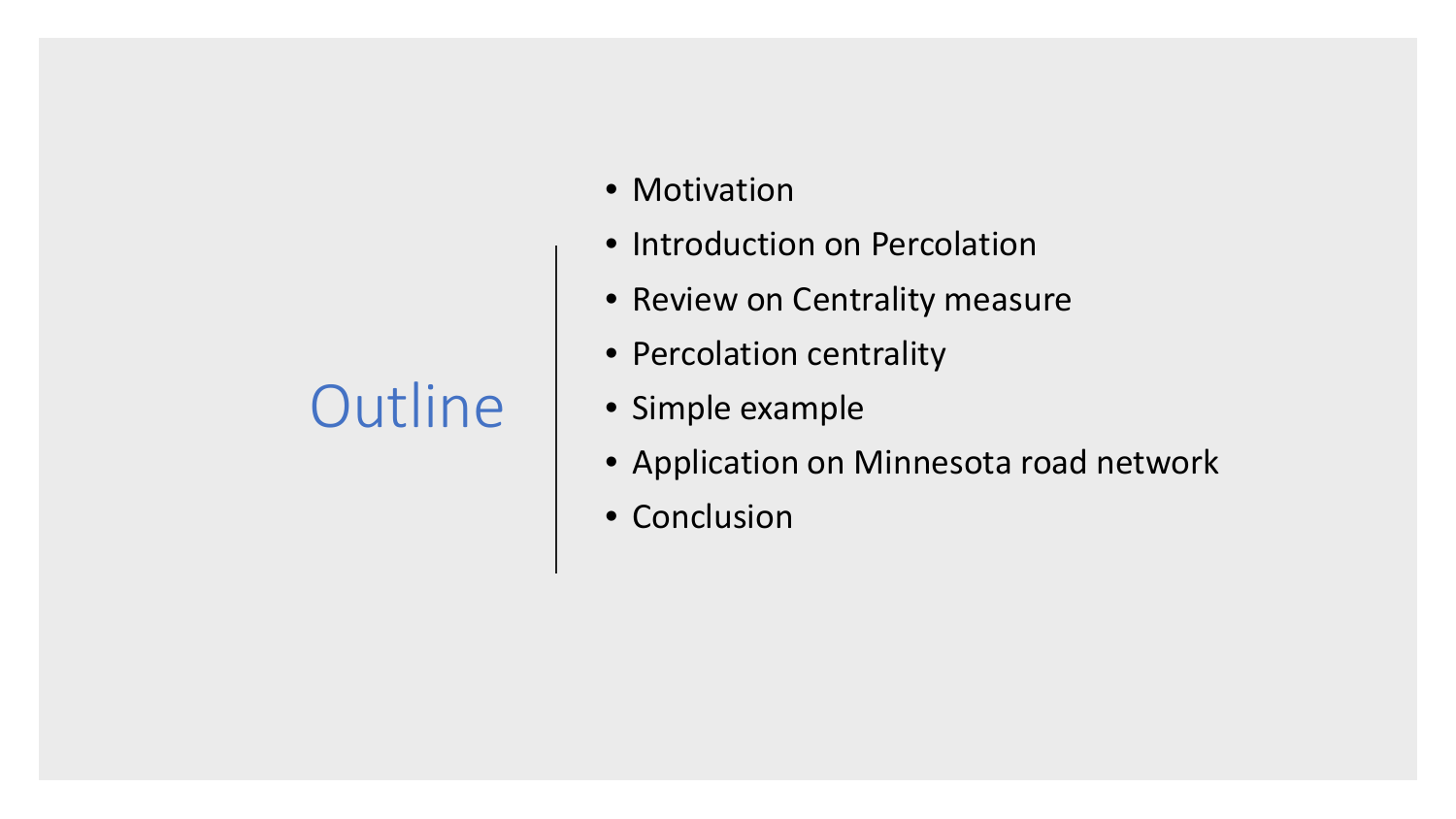# Motivation



Influence/disease propagation (dynamic network)

- Spreading of computer viruses on computer network
- Transmission of disease over a network of towns
- Rumors or news spread via social networks

Can be modelled as a specific example of **percolation** in networks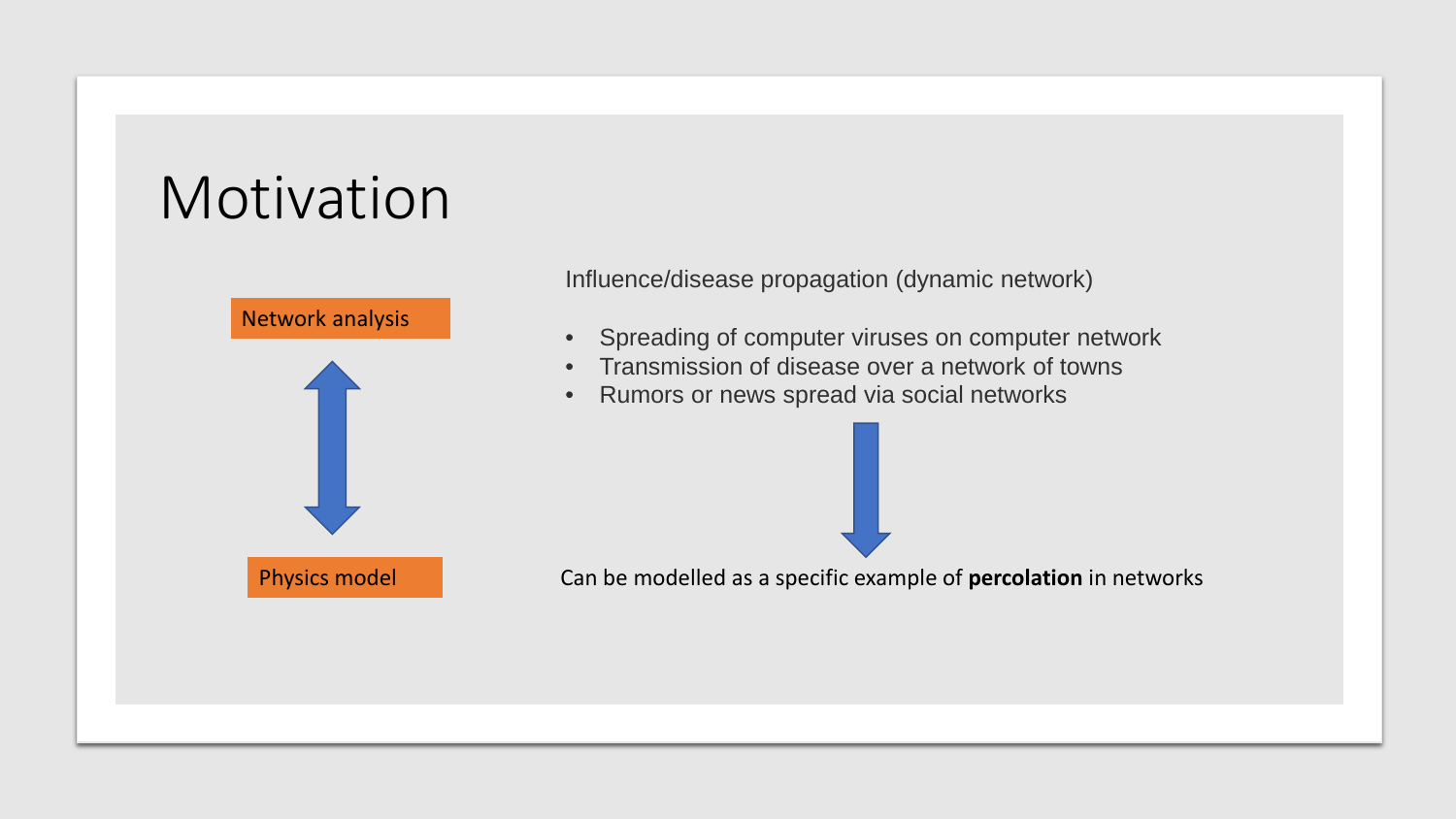# Percolation

- The movement and filtering of fluids through porous materials
- Second-order Phase transition

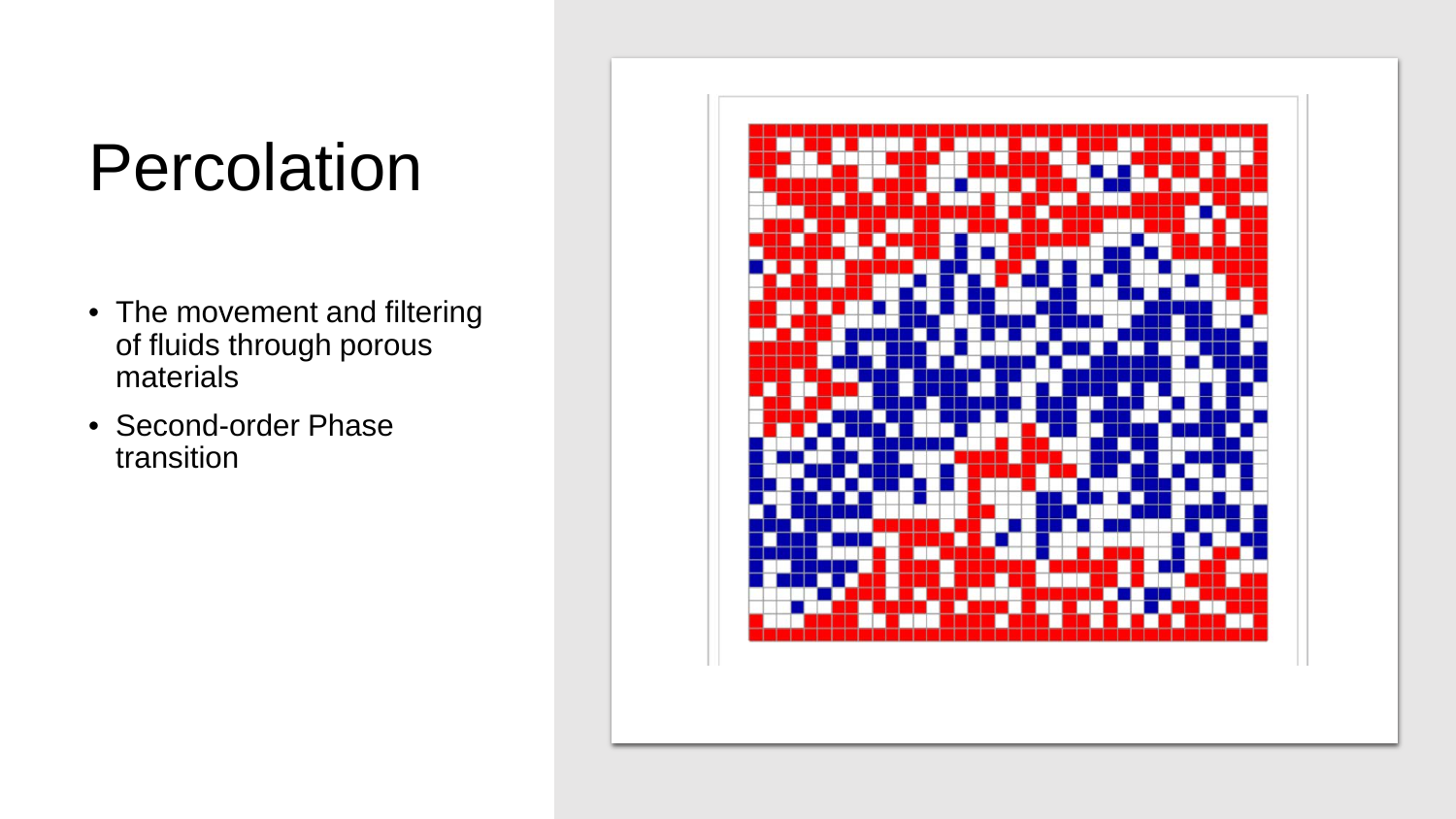Centrality Measure: Determine the relative importance of a node in a complex network

- e.g. Disease Outbreak
- Choices for early intervention in the affected network need to be precise
- Need to identify "central" nodes.



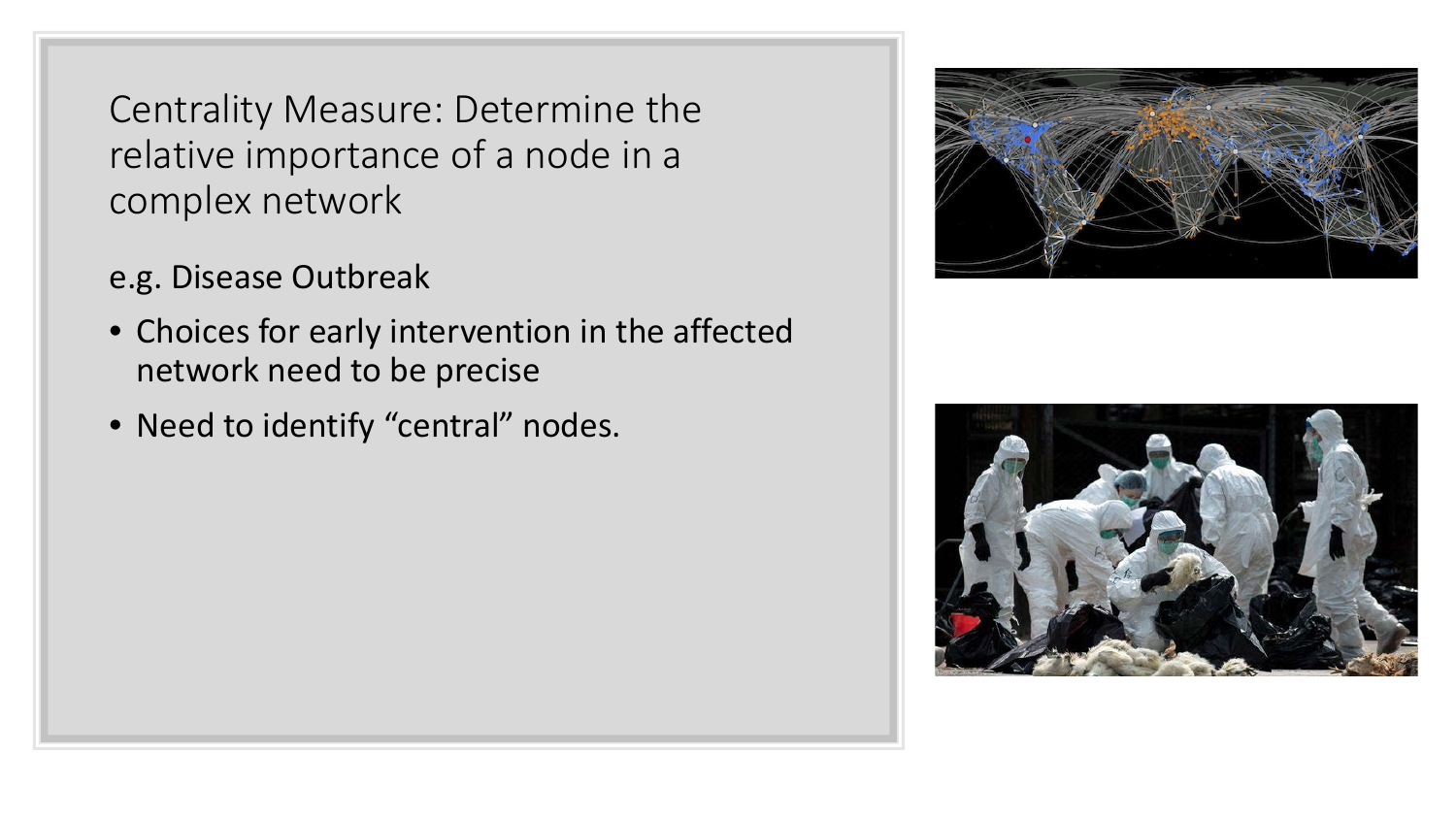#### Centrality Measure

• Degree centrality

$$
DC(v) = \deg(v)
$$

• Betweenness centrality

$$
BC(v) = \frac{1}{(N-1)(N-2)} \sum_{s \neq v \neq t} \frac{\sigma_{s,t}(v)}{\sigma_{s,t}}
$$

• Closeness centrality

$$
CC(v) = \frac{1}{\sum_{i \neq v} d_g(v, i)}
$$

These measures do not depend on the "state" of the node.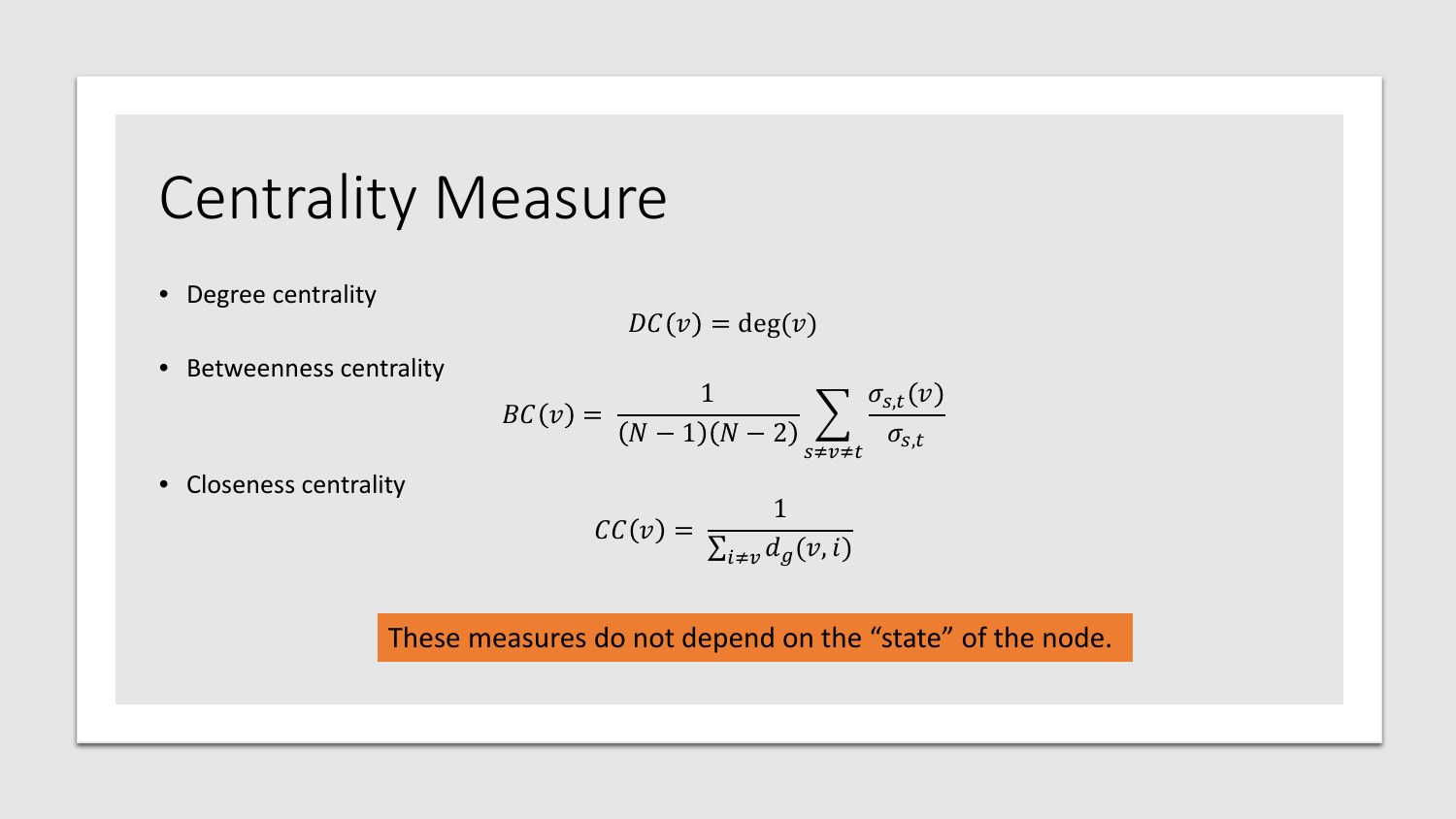#### Percolation Centrality

$$
PC^{T}(v) = \frac{1}{(N-2)} \sum_{s \neq v \neq t} \frac{\sigma_{s,t}(v)}{\sigma_{s,t}} \frac{x_s^{T}}{[\sum x_i^{T}] - x_v^{T}}
$$

 $x_{v}^{T}$ : percolation state

- Binary: received/not received a piece of news
- Discrete: susceptible/infected/recovered
- Continuous: proportion of infected people in a town

 $w_{s,v}^T = \frac{x_s^T}{\left[\sum x_i^T\right]}$  $\sum x_i^T$  –  $x_v^T$  $\frac{1}{T}$  : the relative contribution of each percolated path originated in the source node "s" to the percolation centrality  $P C^{T}(v)$ .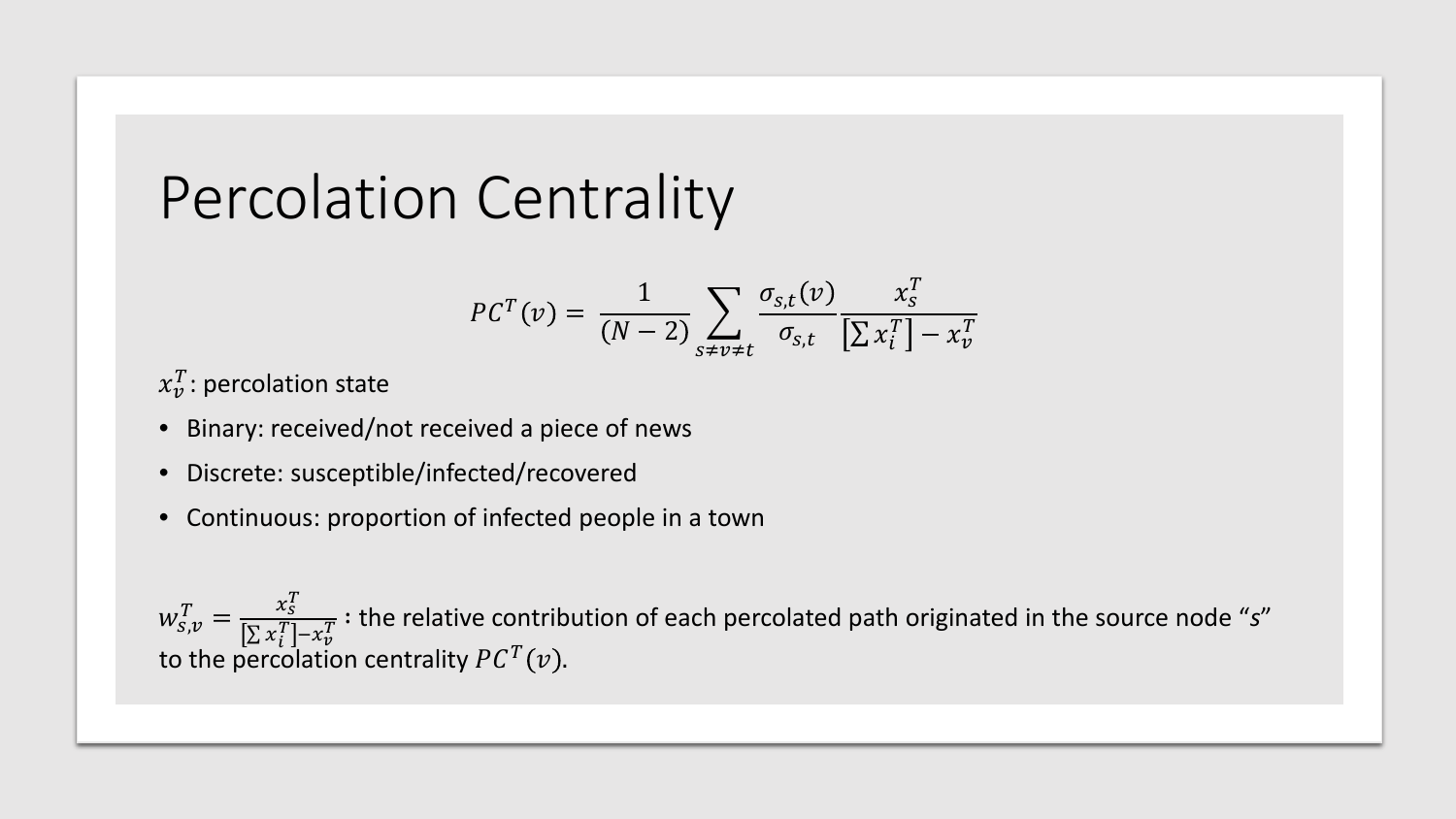# Percolation **Centrality**

- $x_s^T = 0$ , zero percolated nodes,  $P C^T(v) = 0$
- Once a node is percolated, this node will affect the  $\overline{PC}$  of multiple nodes, resulting in the average  $\overline{PC}$ of these nodes being significantly higher than the average betweenness of these nodes.
- If all nodes are fully percolated,  $w_{\scriptscriptstyle S,\mathcal{V}}^T = \frac{1}{\text{N}-1}$ N−1

$$
PC^{T}(v) = \frac{1}{(N-1)(N-2)} \sum_{s \neq v \neq t} \frac{\sigma_{s,t}(v)}{\sigma_{s,t}} = BC(v)
$$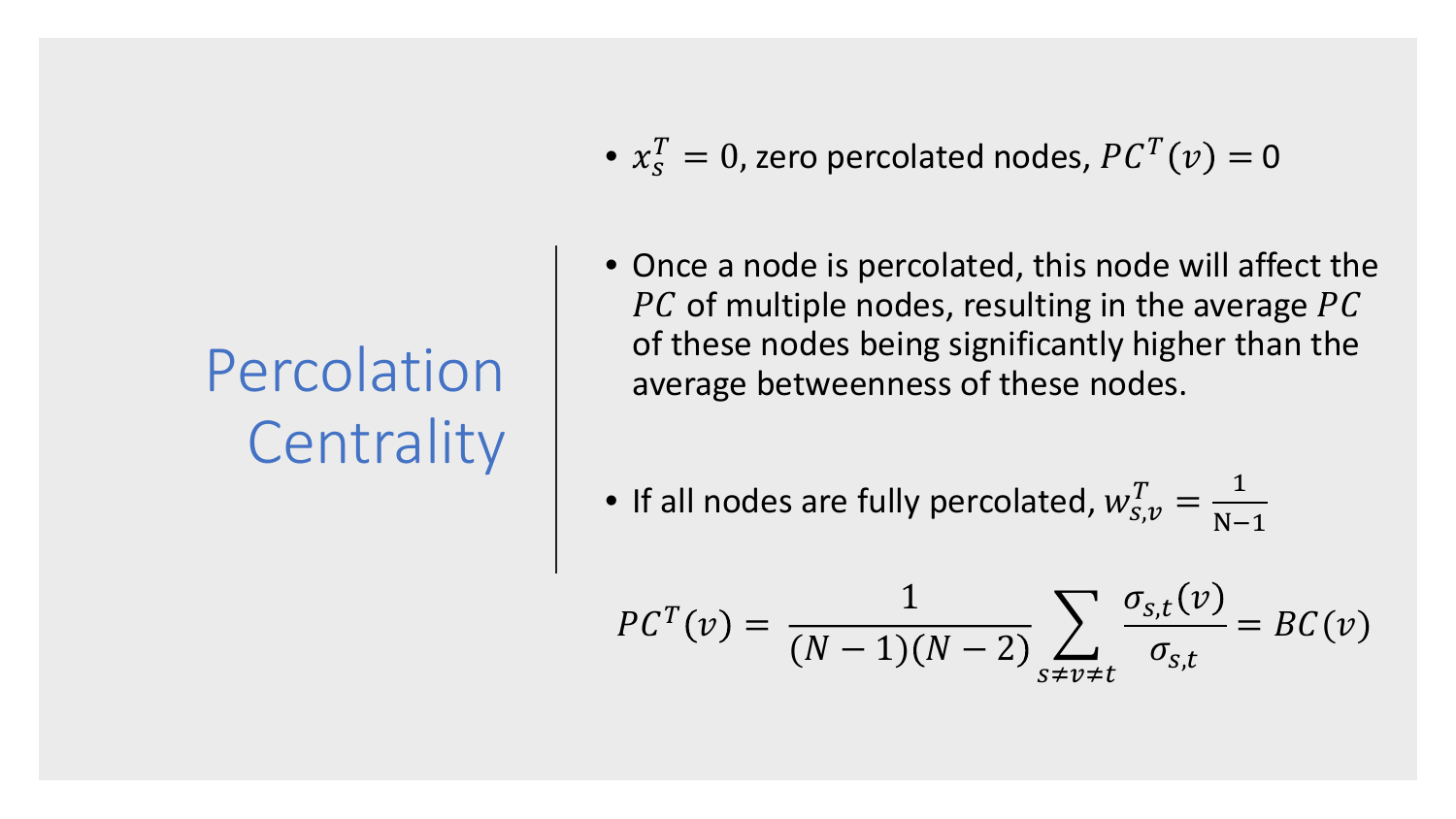# Simple example

Betweenness centrality

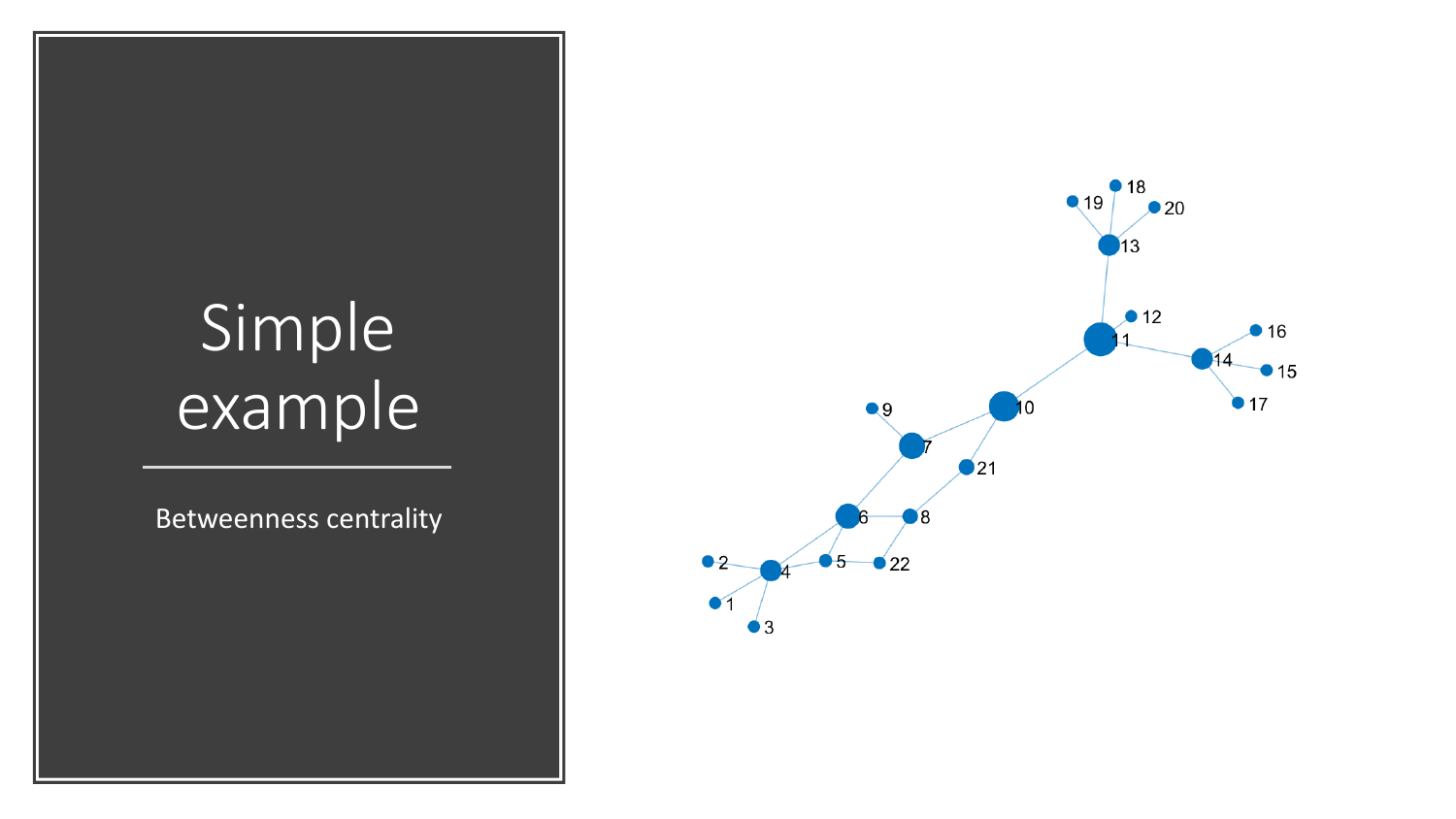# Simple example

Percolation centrality





 $T = 10$ 

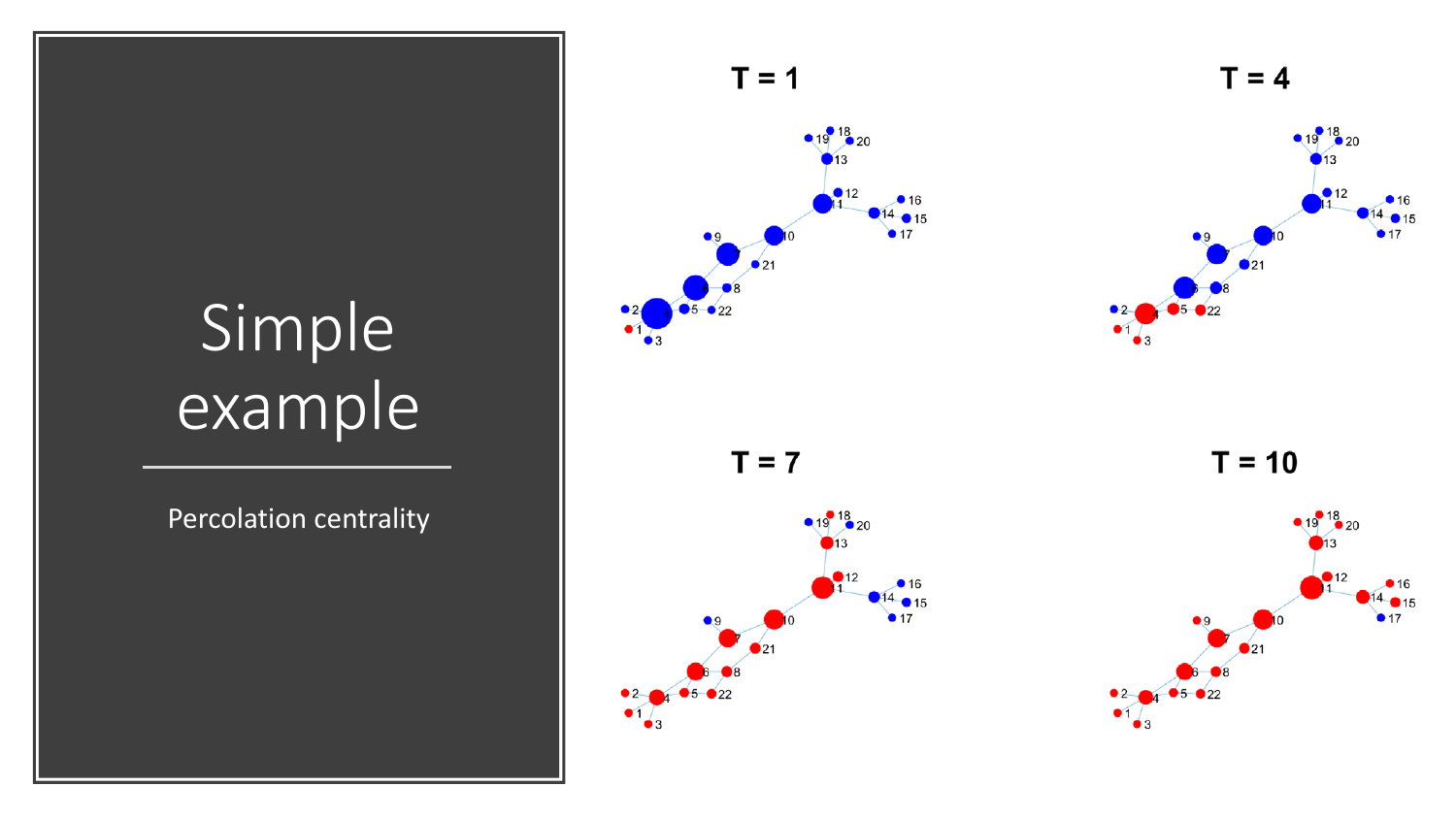#### **Minnesota Road Network**



Application<sup>'</sup> on Minnesota Road Network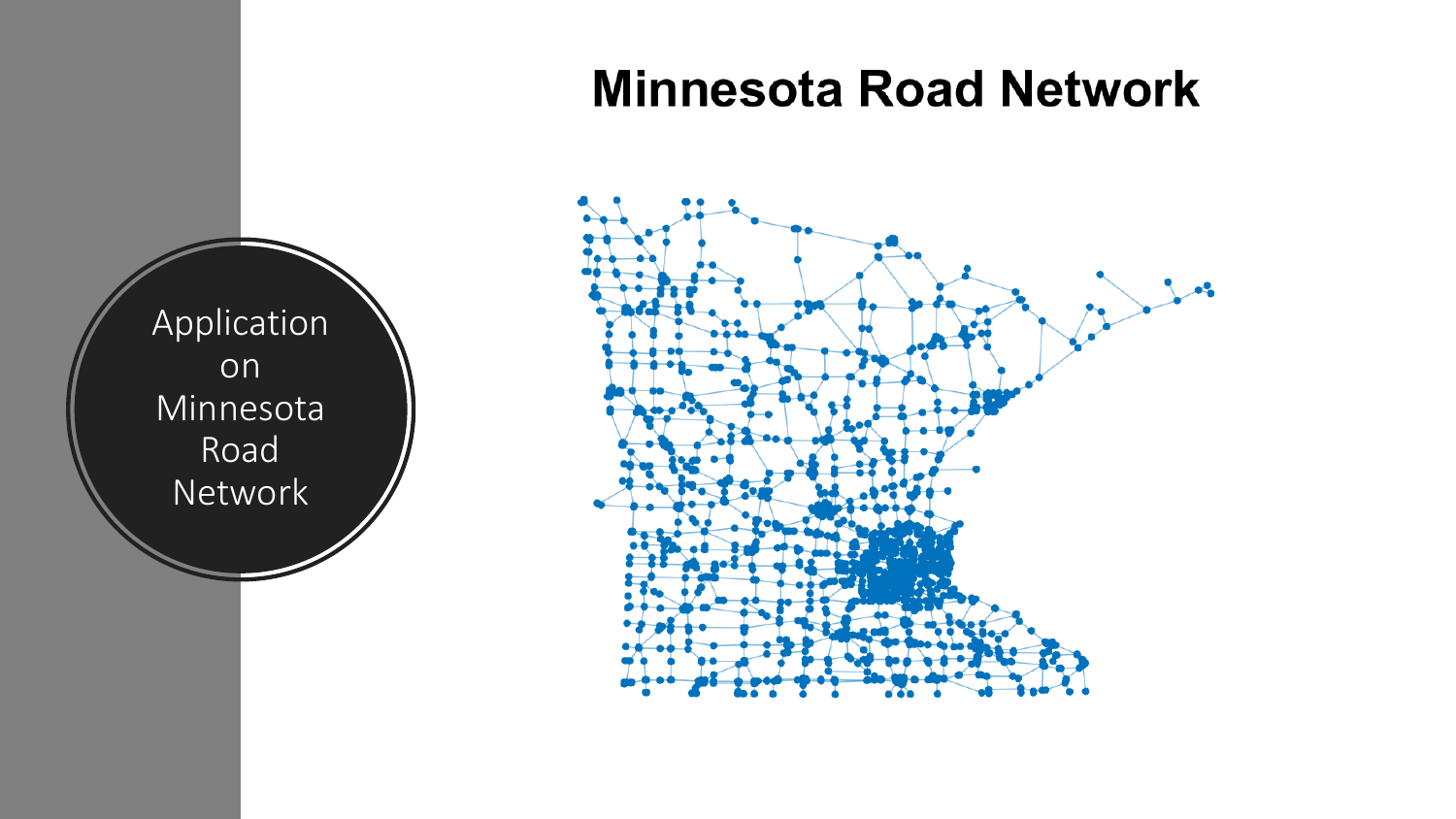

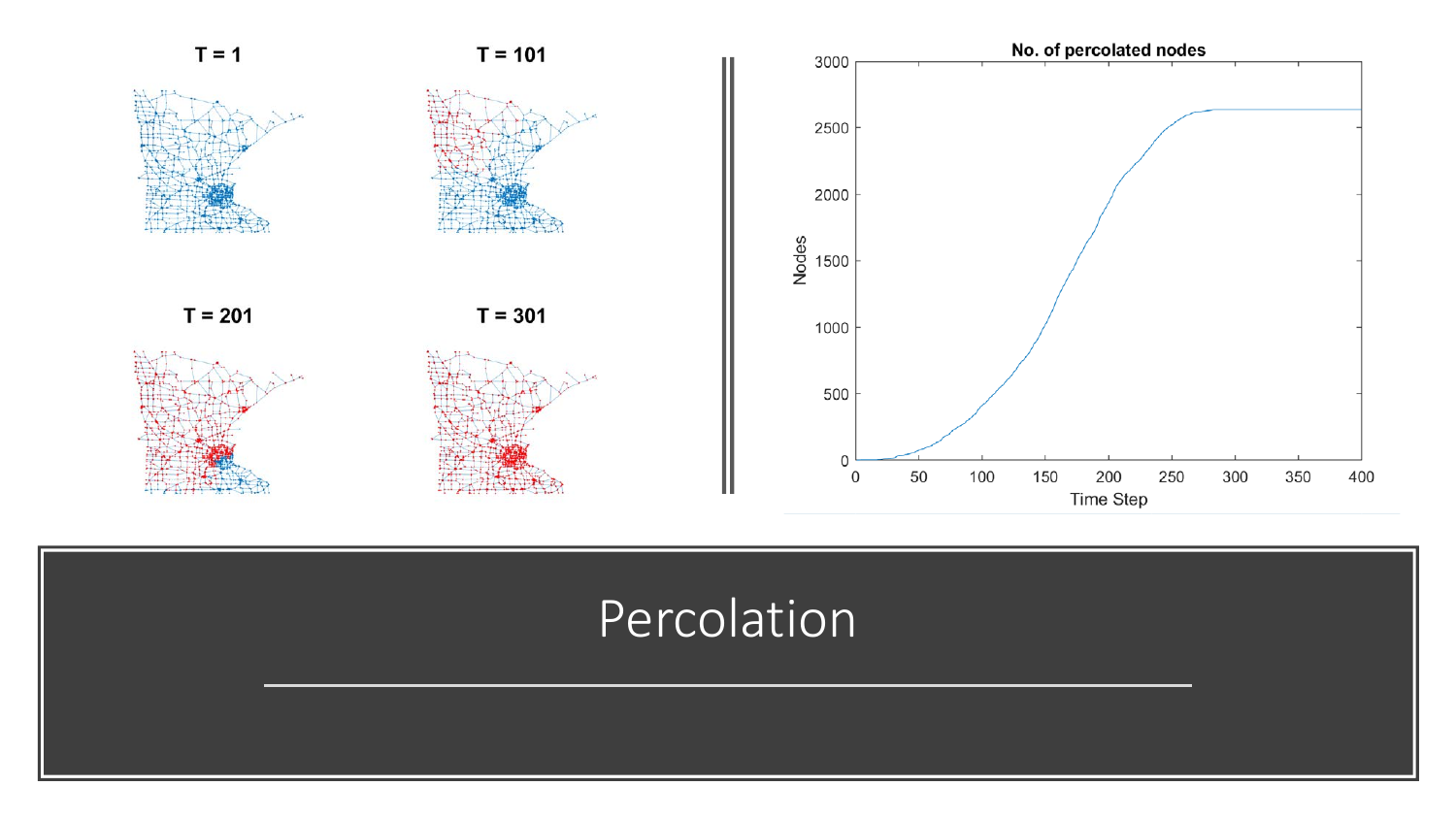# Betweenness **Centrality**



 $\Omega$